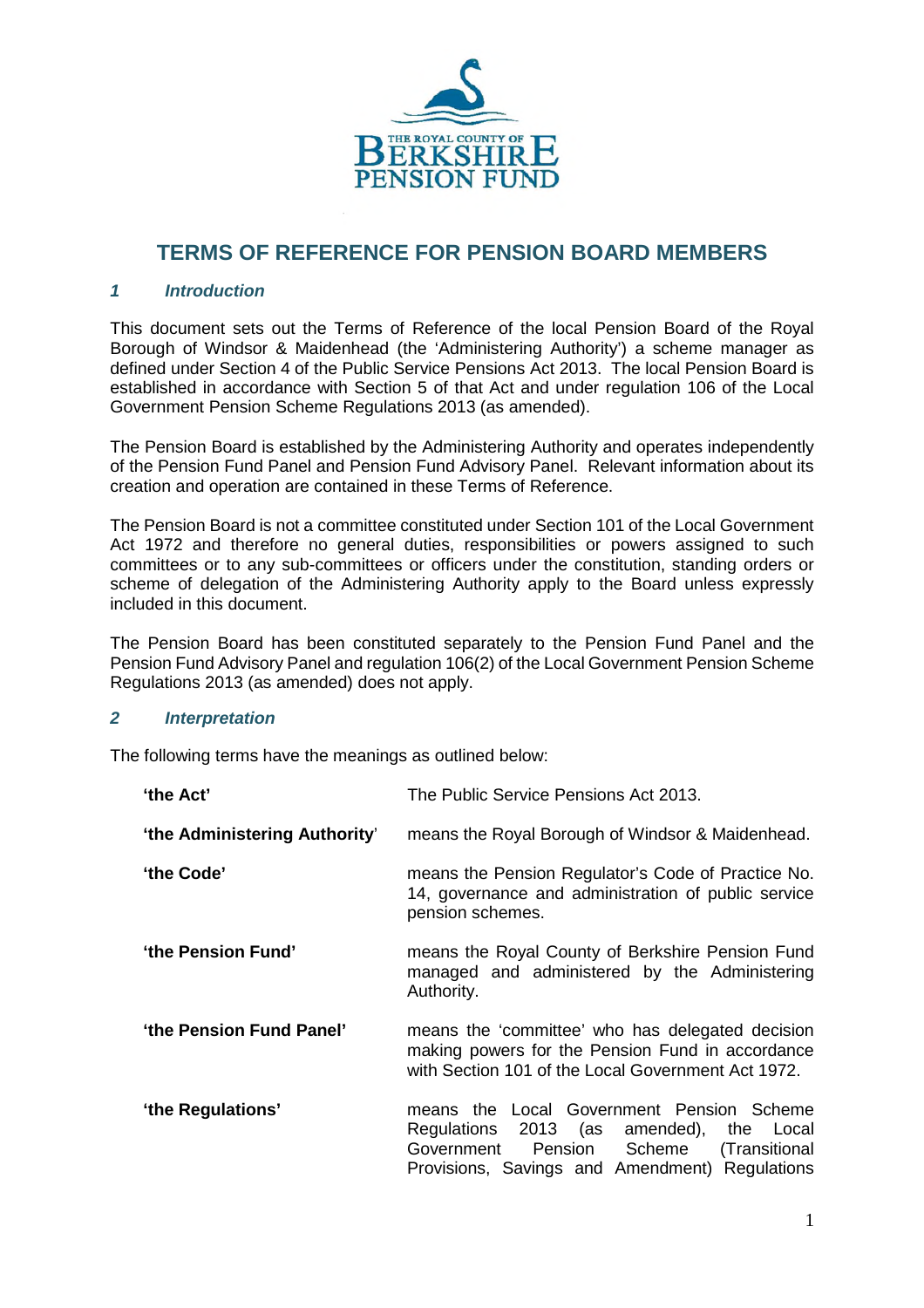|                        | $2011$ (as allieliased) illelaaling ally barlier regalations<br>as defined in these regulations to the extent that they<br>remain applicable and the Local Government Pension<br>Scheme (Management and Investment of Funds)<br>Regulations 2009 (as amended). |
|------------------------|----------------------------------------------------------------------------------------------------------------------------------------------------------------------------------------------------------------------------------------------------------------|
| 'Relevant legislation' | means relevant overriding legislation as well as the<br>Pension Regulator's Codes of Practice as they apply<br>to the Administering Authority and the Pension Board<br>notwithstanding that the Codes of Practice are not<br>legislation.                      |
| 'the Scheme'           | means the Local Government Pension Scheme in                                                                                                                                                                                                                   |

England and Wales.

2014 (as amended) including any earlier regulations

## *3 Statement of Purpose*

The purpose of the Pension Board is to assist the Administering Authority in its role as a scheme manager of the Scheme. Such assistance is to:

- a) Secure compliance with the Regulations, any other legislation relating to the governance and administration of the Scheme and requirements imposed by the Pension Regulator in relation to the Scheme; and
- b) To ensure the effective and efficient governance and administration of the Scheme.

#### *4 Duties of the Pension Board*

The Pension Board should, at all times, act in a reasonable manner in the conduct of its purpose. In support of this duty, Pension Board members should be subject to and abide by the code of conduct for Pension Board members.

#### *5 Establishment*

The Pension Board is established in accordance with the Administering Authority's Constitution as approved at a meeting of the Constitution Sub-Committee on 20 February 2015. Subsequent to its establishment the Pension Board may establish sub-committees.

#### *6 Membership*

In accordance with section 5(4)(c) of the Public Service Pensions Act 2013 the Pension Board is required to include employer representatives and member representatives in equal numbers.

The Pension Board shall consist of;

- 3 Scheme Member Representatives; and
- 3 Scheme Employer Representatives

These representatives shall normally be selected annually from the nominees obtained by the Administering Authority, by a majority vote of the outgoing Board members. Where a majority decision is not obtained, the Chairperson shall have the casting vote.

Members in all categories will only be appointed to the Pensions Board if they meet the knowledge and skills requirements set out in the relevant regulations and guidance, or commit to doing so within three months of the appointment date.

The Member and Employer Representatives shall have voting rights, while other representatives, where required from time to time, are not entitled to vote.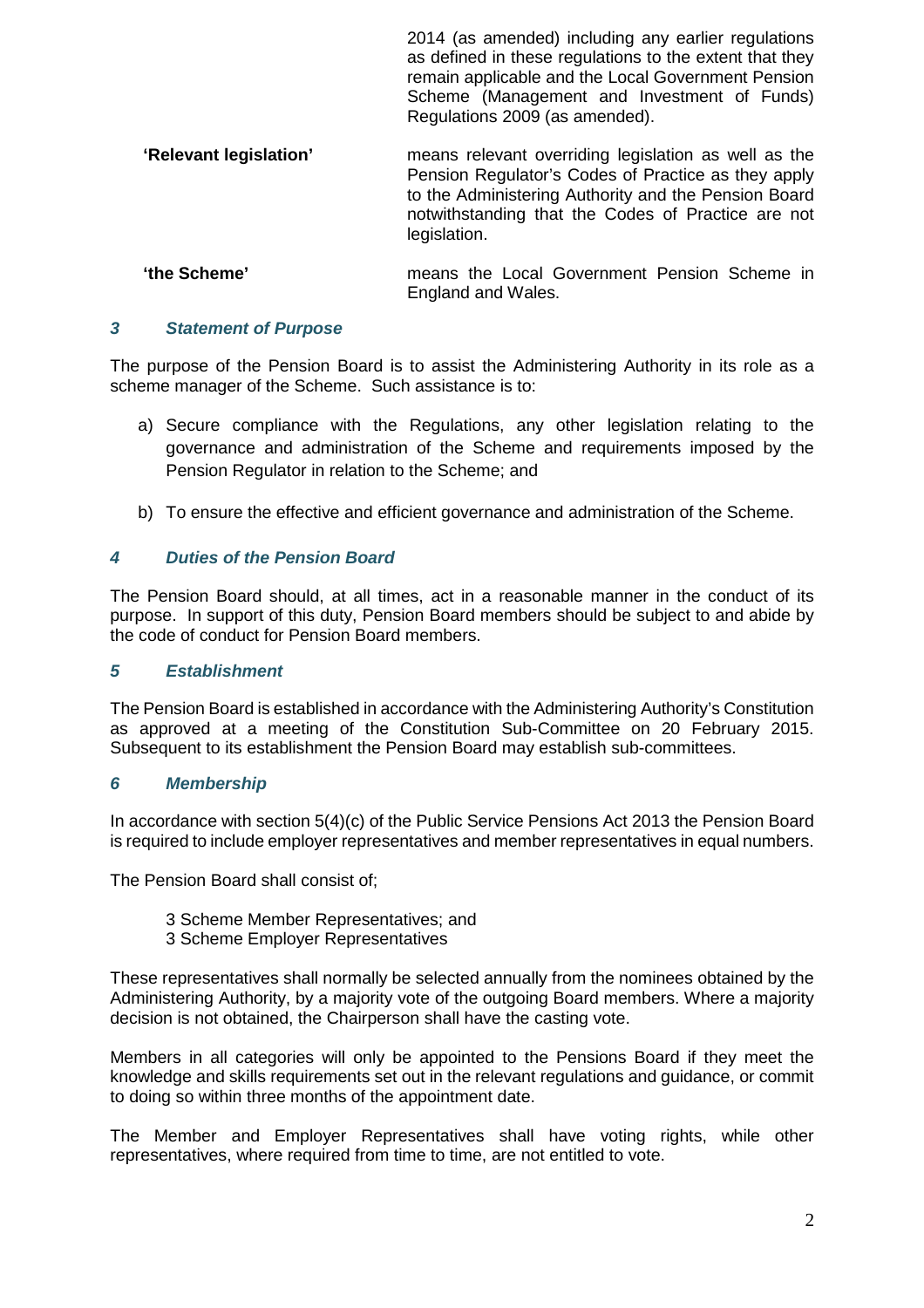For clarity, "Scheme Employer Representatives" means persons appointed to the Board for the purpose of representing Scheme employers for the Scheme and "Scheme Member Representatives" means persons appointed to the Board for the purpose of representing members of the Scheme.

Members of the Pension Board will commit to attending all scheduled meetings. Attendance records will be maintained (and published) in line with a schedule set out in Appendix 4 of this handbook.

A chairperson and vice chairperson will be elected annually by a majority vote by the Board members. Where a majority decision is not obtained, the outgoing Chairperson shall have the casting vote.

# *7 Scheme Member Representatives*

Scheme member representatives will be appointed from the overall scheme membership including active, deferred and retired members, following a transparent recruitment process open to all Scheme members and approved by the Administering Authority.

They should be able to demonstrate their capacity to attend and complete the necessary preparation for meetings and participate in training as required.

## *8 Scheme Employer Representatives*

Scheme employer representatives shall be office holders or senior employees of the employers with active members. It is expected that the majority of scheme employer representatives will come from the Unitary Authorities in Berkshire as they represent the majority of the Scheme membership. No officer responsible for the discharge of any function of the Administering Authority under the Regulations may serve as a member of the Pension Board.

Scheme employer representatives should be able to demonstrate their capacity to attend and complete the necessary preparation for meetings and participate in training as required.

## *9 Substitutes*

A substitute must be named and nominated by a full Board member and should have sufficient knowledge and understanding to enable full participation at Board meetings. Where a vote may be required a substitute can act as a proxy for the full Board member on behalf of whom they are acting. Proxy voting nominations should be confirmed in advance of a meeting with the Chair.

## *10 Ending Representation*

Persons appointed to the Pensions Board can be removed, through resolution of the Board, on grounds of non-attendance, breach of code, non-participation of training or where they become ineligible.

## *11 Duties of the Chair*

The Chair to the Pension Board:

- a) Shall ensure the Pension Board delivers its purpose as set out in these Terms of Reference;
- b) Shall ensure that meetings are productive and effective and that opportunity is provided for the views of all members to be expressed and considered; and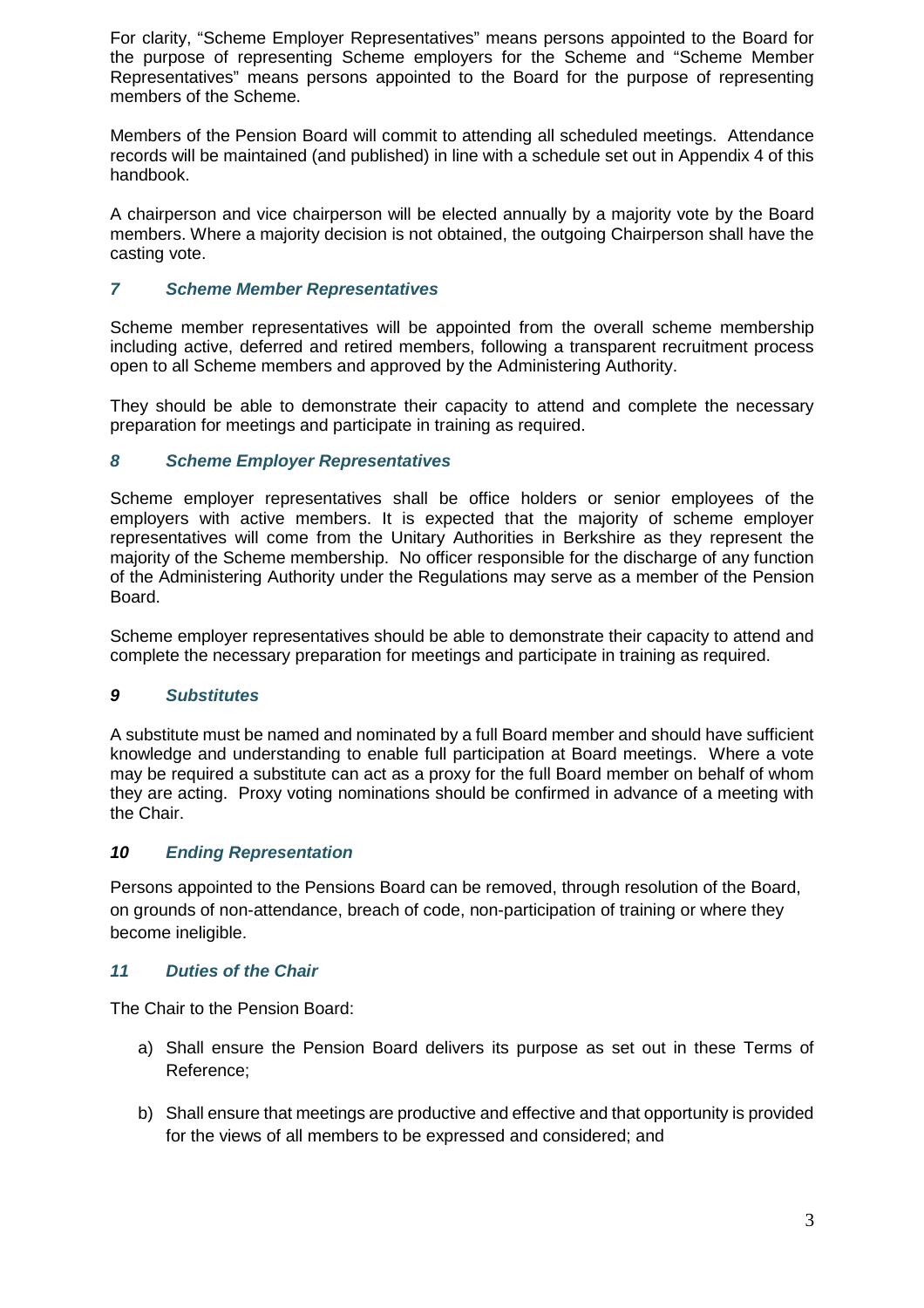c) Shall seek to reach consensus and ensure that decisions are properly put to a vote when it cannot be reached. Instances of failure to reach a consensus position will be recorded and published.

# *12 Notification of Appointments*

When appointments to the Pension Board have been made the Administering Authority shall publish the names of the Pension Board members, the process followed in the appointment together with the way in which the appointments support the effective delivery of the purpose of the Pension Board.

## *13 Terms of Office*

The term of office for Pension Board members is initially 1 year.

Extensions to terms of office may be made with the agreement of the Pension Board.

Pension Board membership may be terminated prior to the end of the term of office due to:

- a) A Scheme member representative appointed on the basis of their membership of the Scheme no longer being a member of the LGPS in Berkshire;
- b) A Scheme member representative no longer being a Scheme member or a representative of the body on which their appointment relied;
- c) A Scheme employer representative no longer holding the office or employment or being a member of the body on which their appointment relied;
- d) A Pension Board member no longer being able to demonstrate to the Administering Authority their capacity to attend and prepare for meetings and to participate in required training;
- e) The representative being withdrawn by the nominating body and a replacement identified;
- f) A Pension Board member has a conflict of interest which cannot be managed in accordance with the Pension Board's conflict policy;
- g) A Pension Board member who is an officer of the Administering Authority becomes responsible for the discharge of any function of the Administering Authority under the Regulations.

## *14 Conflicts of Interest*

All members of the Pension Board must declare to the Administering Authority on appointment and at any such time as their circumstances change, any potential conflicts of interest arising as a result of their position on the Pension Board.

A conflict of interest is defined as a financial or other interest which is likely to prejudice a person's exercise of functions as a member of the Pension Board. It does not include a financial or other interest arising merely by virtue of that person being a member of the Scheme.

On appointment to the Pension Board and following any subsequent declaration of a potential conflict by a Pension Board member, the Administering Authority shall ensure that any potential conflict is effectively managed in line with both the internal procedures of the Pension Board's conflict policy and the requirements of the Code.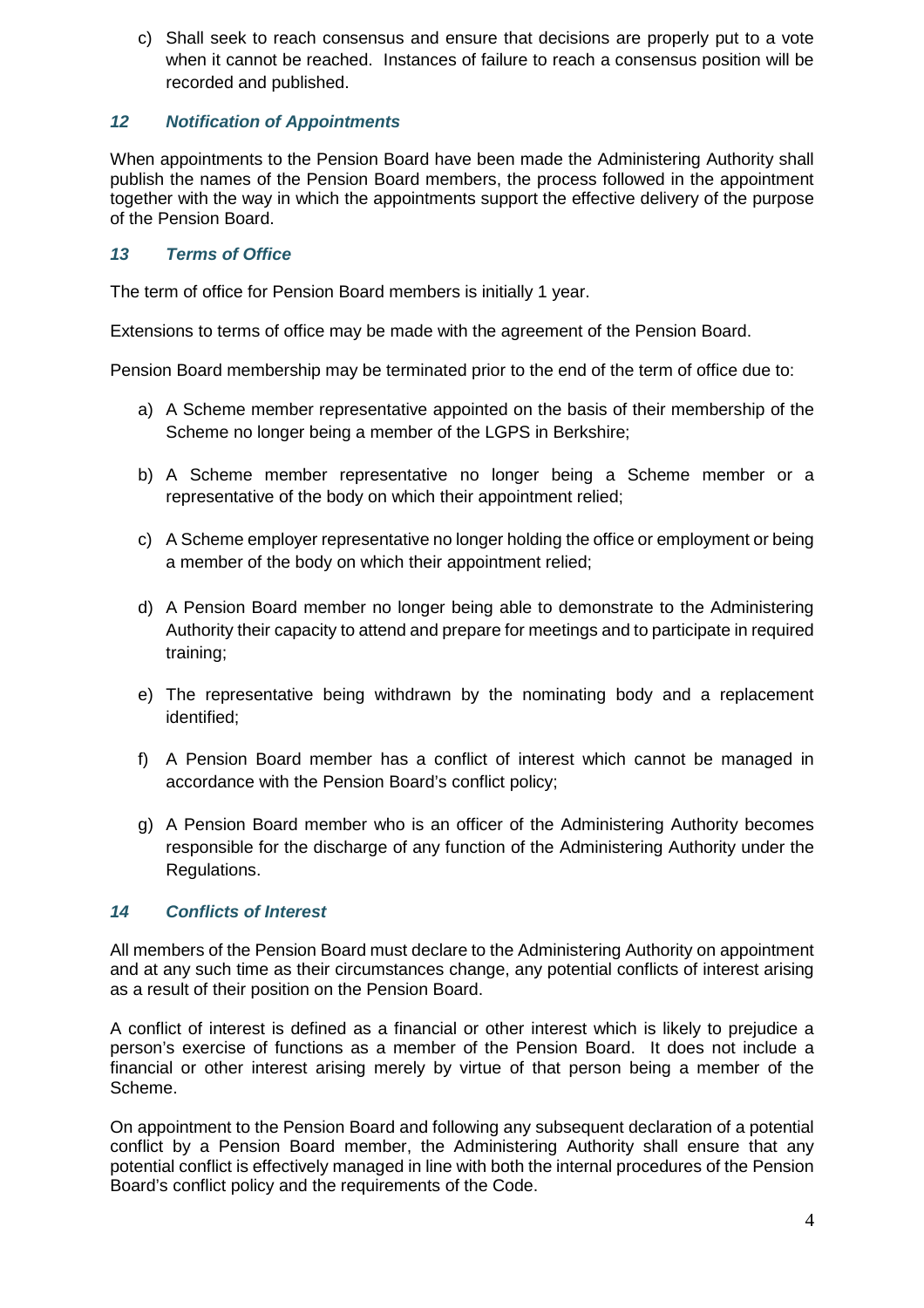# *15 Knowledge and Understanding (including Training)*

Knowledge and understanding must be considered in light of the role of the Pension Board to assist the Administering Authority in line with the requirements outlined in paragraph 3 above. The Pension Board shall establish and maintain a Knowledge and Understanding Policy and Framework to address the knowledge and understanding requirements that apply to Pension Board members under the Act. That policy and framework shall set out the degree of knowledge and understanding required as well as how the knowledge and understanding is acquired, reviewed and updated.

Pension Board members shall attend and participate in training arranged in order to meet and maintain the requirements set out in the Pension Board's knowledge and understanding policy and framework.

Pension Board members shall participate in such personal training needs analysis or other processes that are put in place in order to ensure that they maintain the required level of knowledge and understanding to carry out their role on the Pension Board.

## *16 Meetings*

The Pension Board will meet at least biannually and up to 4 times each year.

Meetings shall normally take place between normal office hours at the offices of the Royal County of Berkshire Pension Fund.

As part of each meeting the Board will decide the need or otherwise for non-members to be invited to future meetings of the Board to give advice or guidance on matters arising from issues raised during the course of Pension Board meetings.

The Chair of the Pension Board with the consent of the Pension Board membership may call additional meetings. Urgent business of the Pension Board between meetings may, in exceptional circumstances, be conducted via communication between members of the Pension Board including telephone conferencing and emails.

## *17 Quorum*

A meeting is only quorate when at least 50% of Board members are present and both Scheme member and Scheme employer representatives are in attendance. For actions to be agreed the Chair or Vice Chair of the Pension Board must be in attendance. A meeting that becomes inquorate may continue but any decisions will be non-binding.

# *18 Sub-groups*

There may be occasion to undertake sub-group meetings to complete a specific piece of work, or where data or preparation needs to be undertaken by a specific section of the Board. Any formed sub-groups will report to the main Pension Board who will agree and lead on the strategic direction of the activity being undertaken.

## *19 Board Administration*

An officer employed in the Democratic Services department of the Administering Authority shall provide all secretarial services to the Pension Board.

The Chair of the Pension Board will agree an agenda prior to each meeting which, along with supporting papers, will be issued at least 10 working days (where practicable) in advance of the meeting except in the case of matters of emergency.

Each Pension Board member will provide an email address for circulation of all Pension Board documents all of which be provided electronically wherever possible and only in paper format upon request.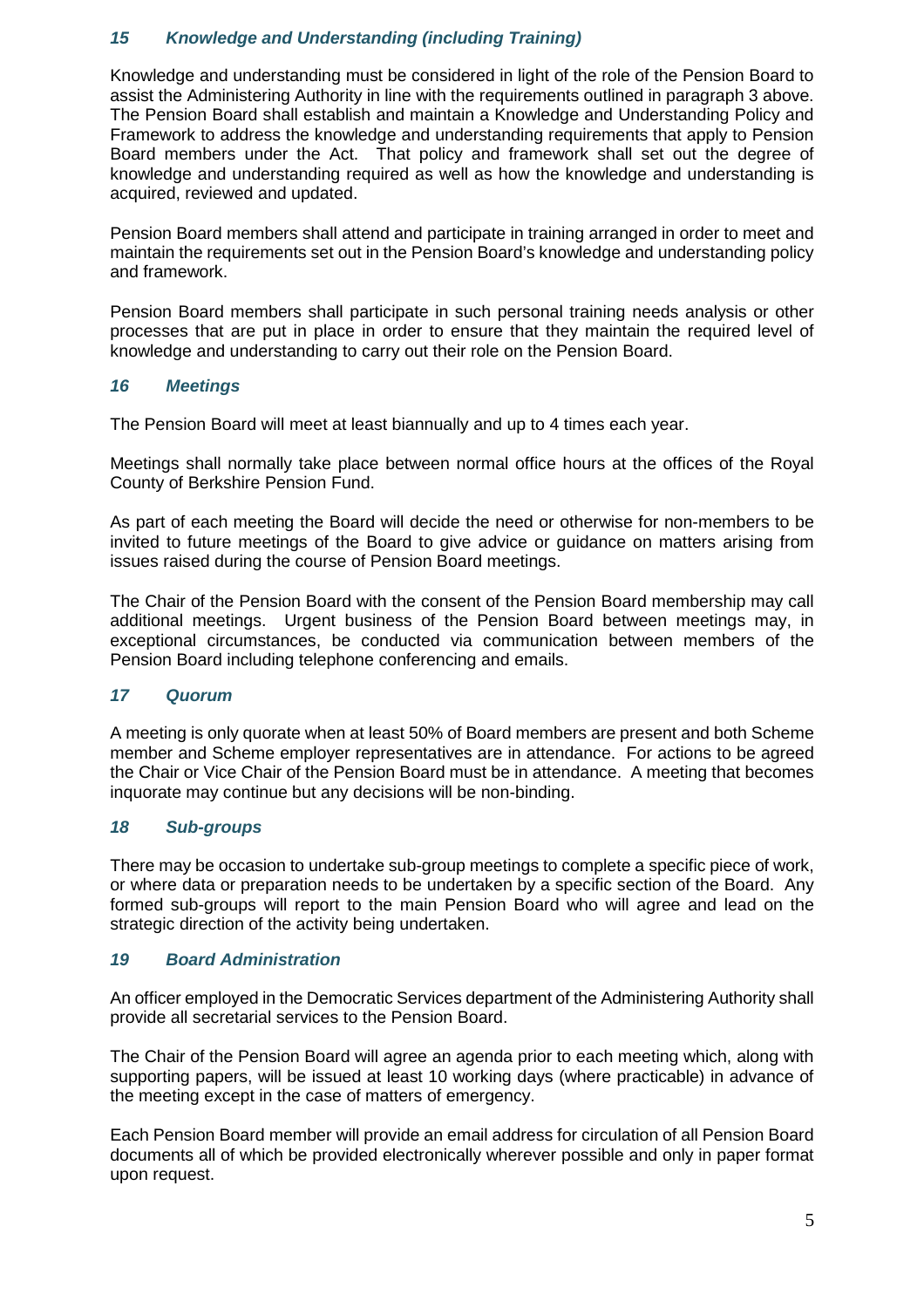Draft minutes of each meeting including all actions and agreements will be recorded and circulated to all Pension Board members within 10 working days (where practicable) after the meeting. These draft minutes will be subject to formal agreement by the Pension Board at their next meeting. Any decisions made by the Pension Board should be noted in the minutes and in addition where the Pension Board was unable to reach a decision such occasions should also be noted in the minutes.

The minutes may with the agreement of the Pension Board, be edited to exclude items on the grounds that they would either involve the likely disclosure of exempt information as specified in Part 1 of Schedule 12A of the Local Government Act 1972 or it being confidential for the purposes of Section 100A(2) of that Act and/or they represent data covered by the Data Protection Act 1998.

The Chair of the Pension Board shall ensure that Pension Board members meet and maintain the knowledge and understanding as determined in the Pension Board's Knowledge and Understanding Policy and Framework and other guidance and legislation.

The Chair of the Pension Board shall arrange such advice as is required by the Pension Board subject to such conditions as are listed in these Terms of Reference for use of the budget set for the Pension Board.

The Chair of the Pension Board shall ensure an attendance record is maintained along with advising the Administering Authority on allowances and expenses to be paid under these terms.

The Pension Board Secretary shall liaise with the Chair of the Pension Board and the Administering Authority on the requirements of the Pension Board, including advance notice for officers to attend and arranging dates and times of Pension Board meetings.

## *20 Public access to Pension Board meetings and information*

The Pension Board meetings are open to the general public (unless there is an exemption under relevant legislation which would preclude part (or all) of the meeting from being open to the general public).

The following will be entitled to attend Pension Board meetings in an observer capacity:

- a) Members of the Pension Fund Panel or Pension Fund Advisory Panel;
- b) Any person requested to attend by the Pension Board.

Any such attendees will be permitted to speak at the discretion of the Chair.

In accordance with the Act the Administering Authority shall publish information about the Pension Board to include:

- a) The names of Pension Board members and their contact details;
- b) The representation of Scheme employers and Scheme members on the Pension Board;
- c) The role of the Pension Board;
- d) These Terms of Reference.

The Administering Authority shall also publish other information about the Pension Board including: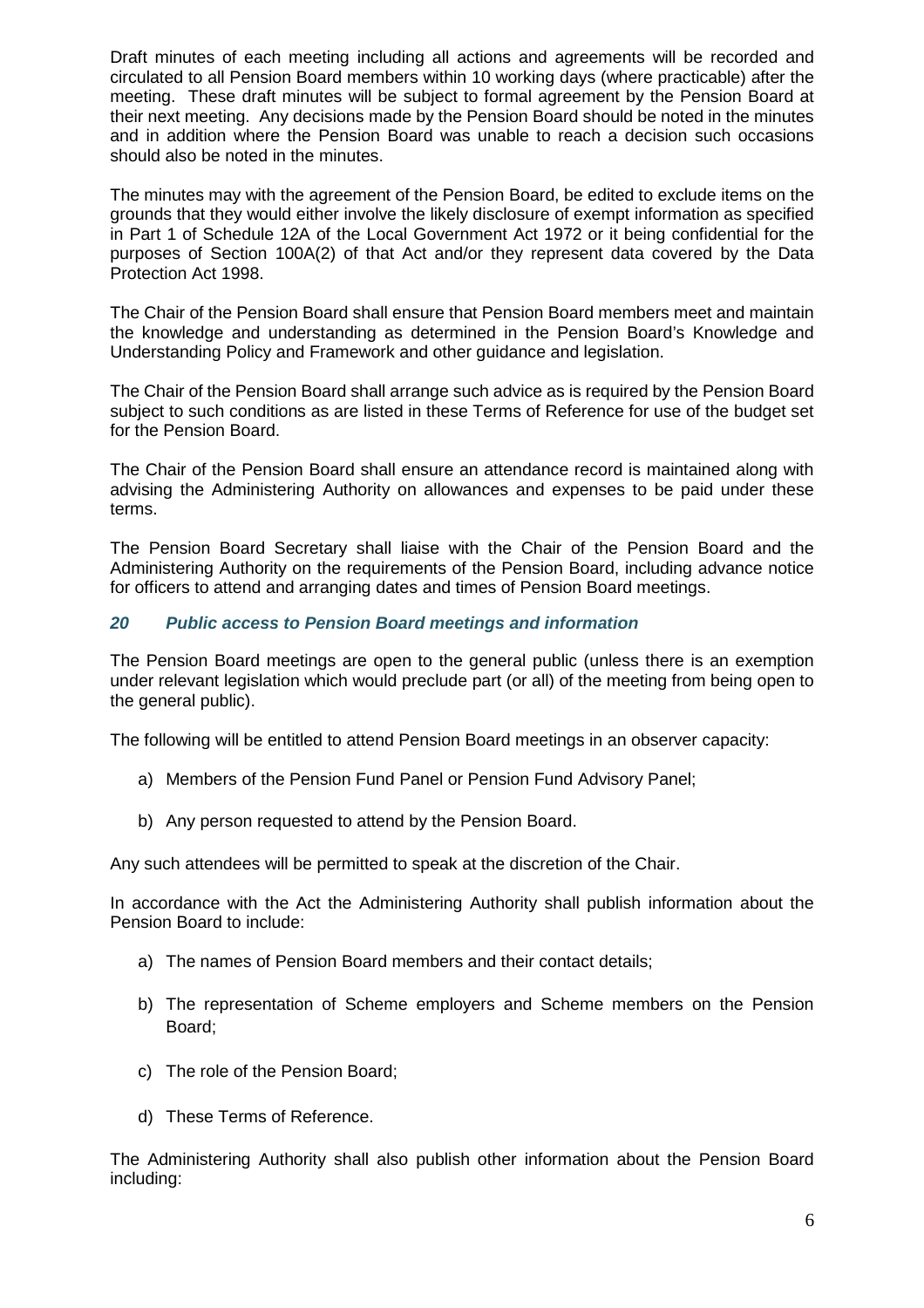- a) Agendas and minutes;
- b) Training and attendance logs;
- c) An annual report on the work of the Pension Board to be included in the Pension Fund's own annual report.

All or some of this information may be published using the following means or other means as considered appropriate from time to time:

- a) On the Pension Fund's own website;
- b) As part of the Pension Fund's Annual Report and Accounts;
- c) As part of the Governance Compliance Statement.

Information may be excluded on the grounds that it would either involve the likely disclosure of exempt information as specified in Part 1 of Schedule 12A of the Local Government Act 1972 or it being confidential for the purposes of Section 100A(2) of that Act and/or they represent data covered by the Data Protection Act 1998.

#### *21 Expenses and Allowances*

The Pension Fund may meet the expenses of the Pension Board with the administering authority's policy on expenses.

#### *22 Budget*

The Pension Board is to be provided with adequate resources to fulfil its role. In doing so, the budget for the Pension Board will be met from the Pension Fund. The Pension Board will seek approval from the Administering Authority for any items of expenditure over and above the normal expenses and allowances set out in paragraph 21 above.

The Pension Board will access all shared information and have certain resources made available through the Berkshire Pension Fund website as maintained and facilitated by the scheme manager.

## *23 Reporting*

The Pension Board should in the first instance report its requests, recommendations or concerns to the Pension Fund Panel. In support of this any member of the Pension Board may attend a meeting of the Pension Fund Panel as an observer.

The Pension Board should report any concerns over a decision made by the Pension Fund Panel to the Pension Fund Panel subject to the agreement of at least 50% of voting Pension Board members providing that all voting members are present. If not all voting members are present then the agreement should be of all voting members who are present where the meeting remains quorate.

On receipt of a report from the Pension Board setting out concerns over a decision they have made, the Pension Fund Panel should, within a reasonable period, consider and respond to the Pension Board.

Where the Pension Board is not satisfied with the response received it may request that a notice of its concern be placed on the Pension Fund's website and in the Pension Fund's annual report.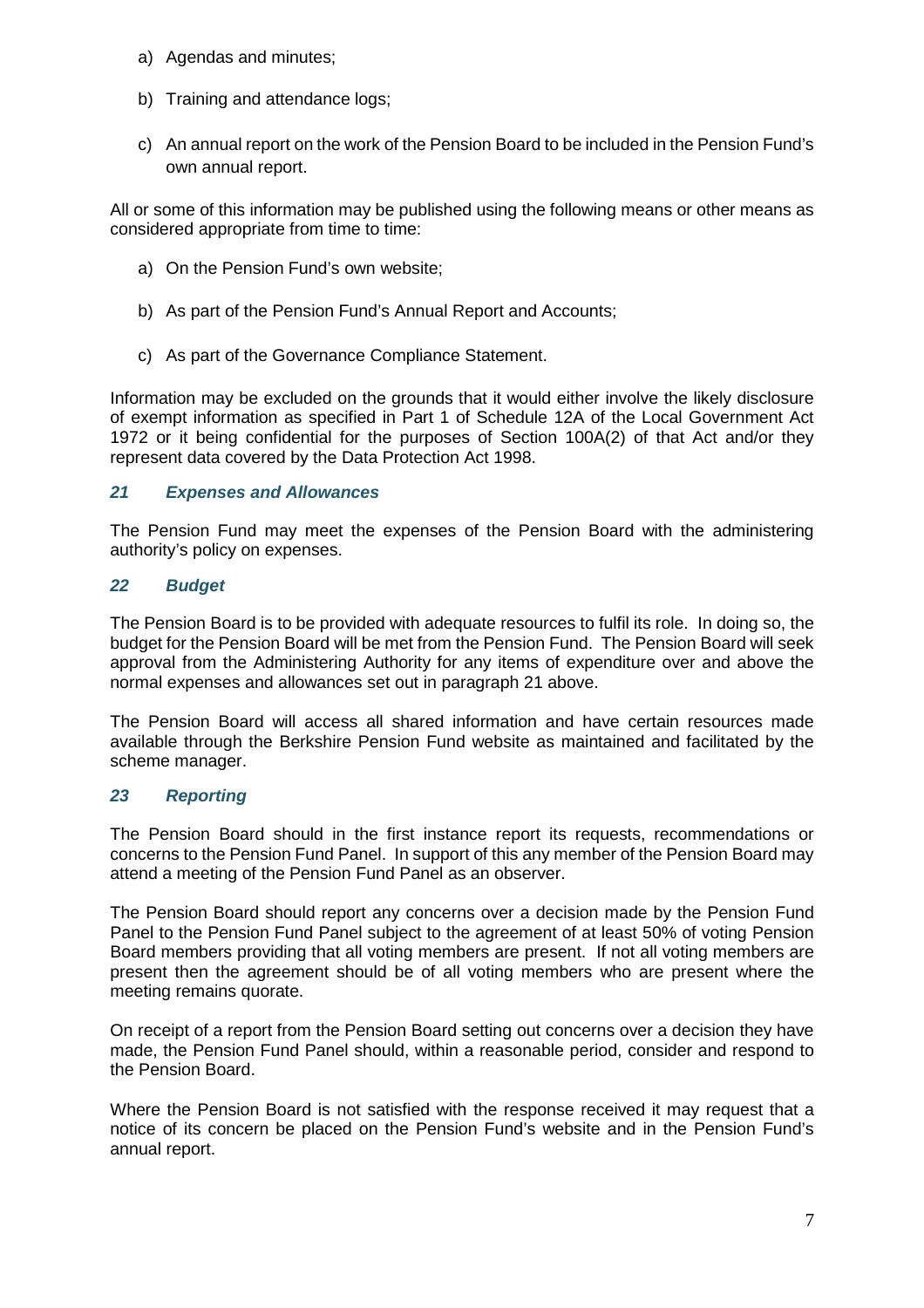Where the Pension Board is satisfied that there has been a breach of regulation which has been reported to the Pension Fund Panel and has not been rectified within a reasonable period of time it is under an obligation to escalate the breach.

The appropriate internal route for escalation is to the Monitoring Officer of the Administering Authority

The Pension Board may report concerns to the LGPS Scheme Advisory Board for consideration subsequent to, but not instead of, using the appropriate internal route for escalation.

## *24 Core functions*

The first function of the Pension Board is to assist the Administering Authority in securing compliance with the Regulations, any other legislation relating to the governance and administration of the Scheme and requirements imposed by the Pensions Regulator in relation to the Scheme. Within this extent of this core function the Pension Board may determine the areas that it wishes to consider including, but not restricted to:

- a) Review regular compliance monitoring reports which shall include reports to and decisions made under the Regulations by the Pension Fund Panel;
- b) Review management, administrative and governance processes and procedures in order to ensure they remain compliant with the Regulations, relevant legislation and in particular the Code;
- c) Review the compliance of Scheme employers with their duties under the Regulations and relevant legislation;
- d) Assist with the development of and continually review such documentation as is required by the Regulations including the Governance Compliance Statement, Funding Strategy Statement and Statement of Investment Principles;
- e) Assist with the development of and continually review Scheme member and Scheme employer communications as required by the Regulations and relevant legislation;
- f) Monitor complaints and performance on the administration and governance of the Scheme;
- g) Assist with the application of the Internal Disputes Resolution Procedures;
- h) Review the complete and proper exercise of Pensions Ombudsman cases;
- i) Review the implementation of revised policies and procedures following changes to the Scheme;
- j) Review the arrangements for the training of Pension Board members and those elected members and officers with delegated responsibilities for management and administration of the Scheme;
- k) Review the complete and proper exercise of Scheme employer and Administering Authority discretions;
- l) Review the outcome of internal and external audit reports;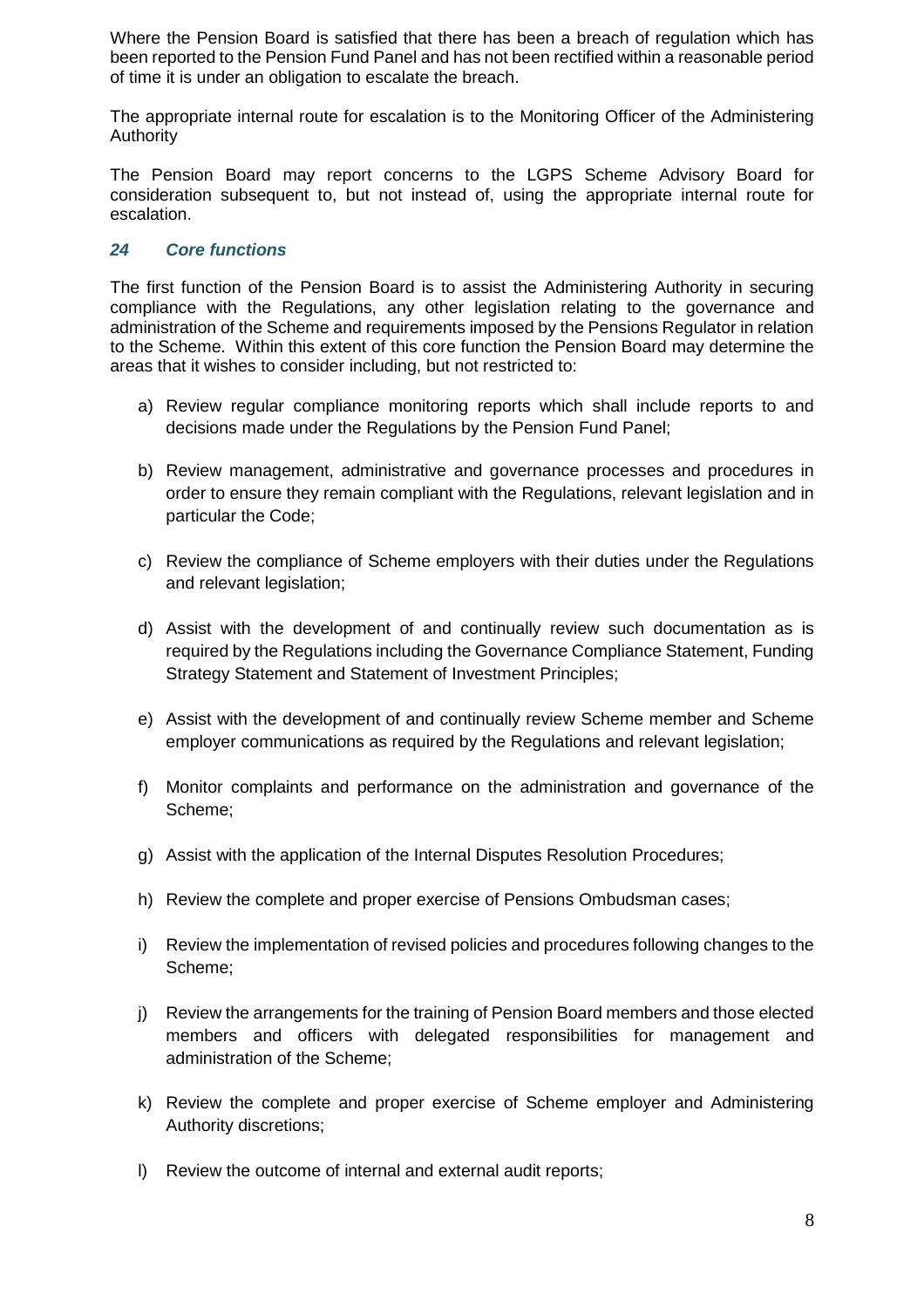- m) Review draft accounts and Pension Fund annual report;
- n) Review the compliance of particular cases, projects or processes on request of the Pension Fund Panel;
- o) Any other area within the statement of purpose (i.e. assisting the Administering Authority) the Pension Board deems appropriate.

The second core function of the Pension Board is to ensure the effective and efficient governance and administration of the Scheme. Within this extent of this core function the Pension Board may determine the areas it wishes to consider including but not restricted to:

- a) Assist with the development of improved customer services;
- b) Monitor the performance of administration, governance and investments against key performance targets and indicators;
- c) Review the effectiveness of processes for the appointment of advisors and suppliers to the Administering Authority;
- d) Monitor investment costs including custodian and transaction costs;
- e) Monitor internal and external audit reports;
- f) Review the risk register as it relates to the Scheme manager function of the Administering Authority;
- g) Assist with the development of improved management, administration and governance structures and policies;
- h) Review the outcome of actuarial reporting and valuations;
- i) Assist in the development and monitoring of process improvements on request from the Pension Fund Panel;
- j) Assist in the development of asset voting and engagement processes and compliance with the UK Stewardship Code;
- k) Any other area within the statement of purpose (i.e. ensuring effective and efficient governance of the Scheme) the Pension Board deems appropriate.

In support of its core functions the Pension Board may make a request for information to the Pension Fund Panel with regard to any aspect of the Administering Authority's function. Any such request should be reasonably complied with in both scope and timing.

In support of its core functions the Pension Board may make recommendations to the Pension Fund Panel which should be considered and a response made to the Pension Board on the outcome within a reasonable period of time.

# *25 Review of Terms of Reference*

These Terms of Reference shall be reviewed on each material change to those parts of the Regulations and statutory guidance covering local Pension Boards and may be amended,